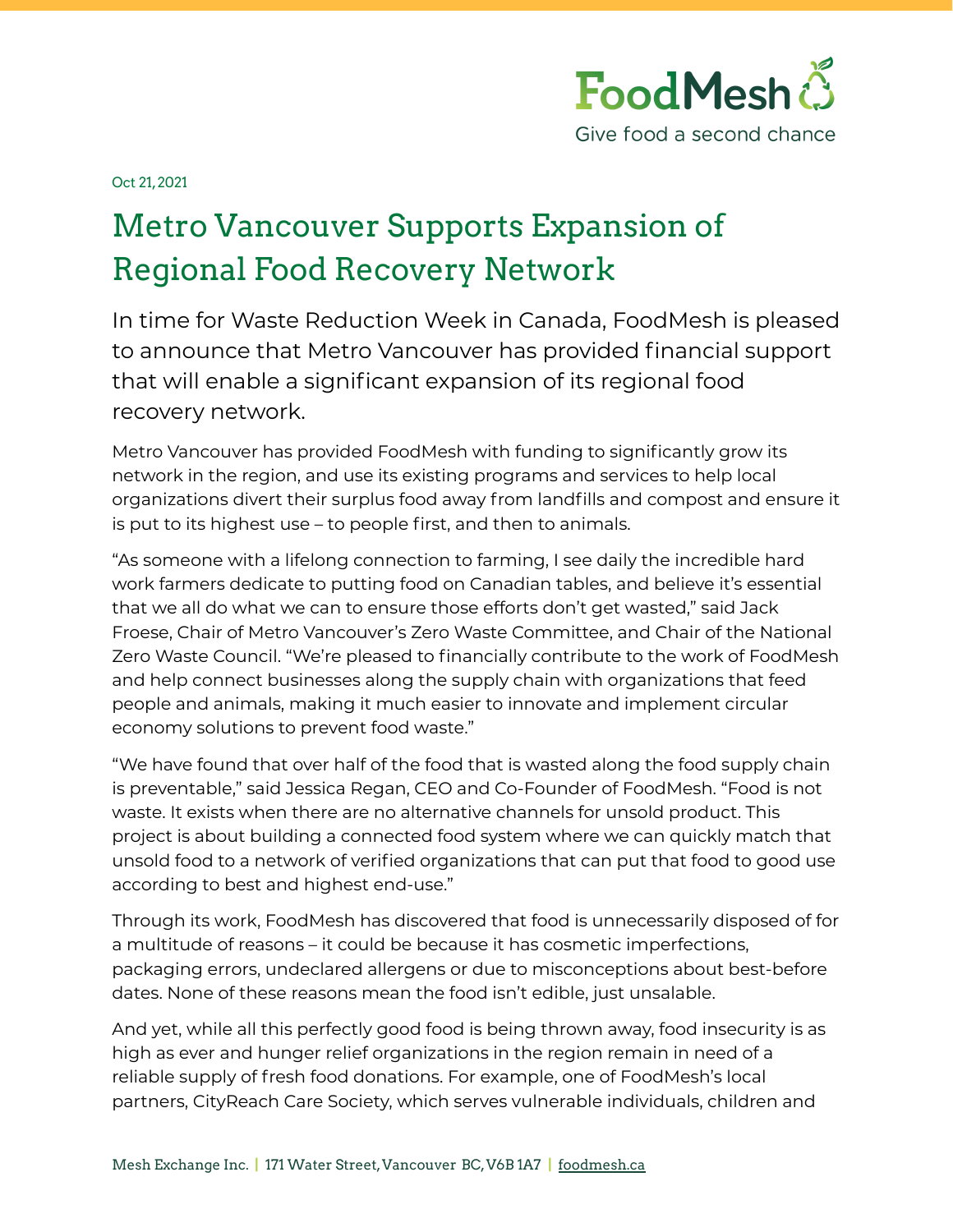

## families across the region, saw a [1,000-per-cent](https://www.cityreach.org/impact) increase in the demand for their [services](https://www.cityreach.org/impact) in 2020.

During the first week of this contract, FoodMesh helped an airline company from YVR redirect 4,000 meals worth of donated pasta buns that would have otherwise been sent to landfill, to a number of charities across Metro Vancouver. "This is just one small example of what is possible when we have a connected food system in place," said Regan.

Establishing a food recovery network supports Metro Vancouver's Board Strategic Plan vision to embrace collaboration and innovation in providing sustainable regional services that contribute to a livable and resilient region and a healthy natural environment.

"This support is a testament to Metro Vancouver's commitment to building a socially, environmentally and economically sustainable region, and we couldn't be happier to help them do it," said Regan.

"Reducing waste by feeding more people in need is a message we can all get behind and a big congratulations to FoodMesh and Metro Vancouver," said B.C.'s Agriculture, Food and Fisheries Minister Lana Popham. "Connections like this go a long way towards ensuring food security for British Columbians. By putting a renewed focus on regenerative agriculture in B.C. that is supported by new, innovative technology, our government is continuing to build a more resilient agriculture and food sector that will enhance B.C.'s food security and strengthen our communities."

This initiative will enhance existing food recovery hubs that FoodMesh has helped to build, including in the City of [Richmond](https://www.richmond.ca/newsevents/city/rmdfoodrecoveryprogram2021March02.htm) (which won the city the 2021 [Community](https://bceda.ca/news_manager.php?page=22727) [Project](https://bceda.ca/news_manager.php?page=22727) Award from The British Columbia Economic Development Association) and the Fraser Valley Regional District.

FoodMesh is actively working to engage Metro Vancouver-based businesses and hunger relief organizations to join their network and become either a food provider or recipient. Members of the network will be able to participate in food recovery through FoodMesh's online B2B Marketplace and Retail Food Recovery Program. If FoodMesh's programs aren't able to help organizations with their food recovery needs, then they will help to connect them to other food recovery service providers in Metro Vancouver that can.

For more information and to join the FoodMesh network, visit [foodmesh.ca/metro-van-loves-food](http://foodmesh.ca/metro-van-loves-food)